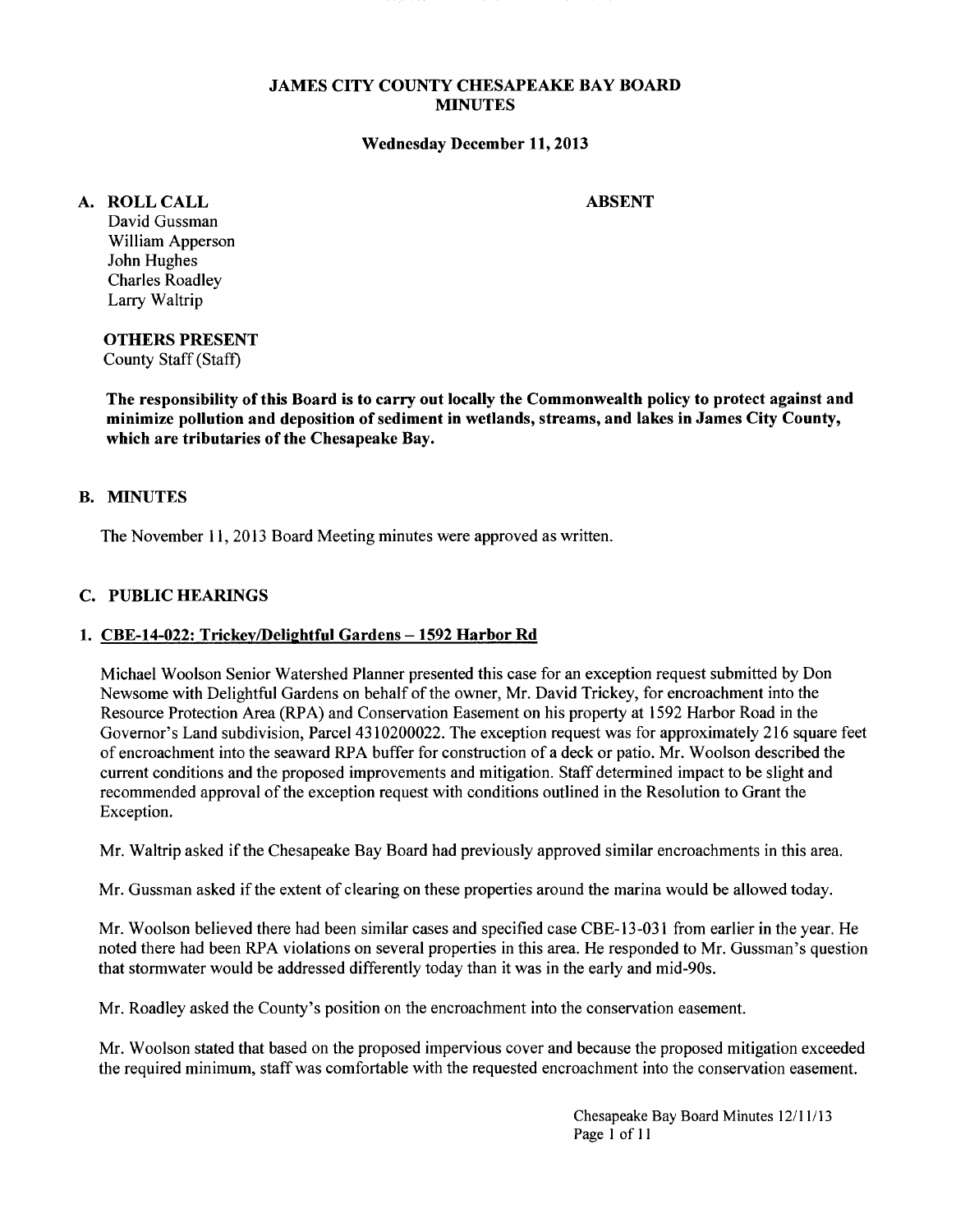- Mr. Gussman opened the public hearing.
- A. Don Newsome of Delightful Gardens stated the applicant was leaning towards a hardscape patio instead of a deck and said there was a hardscape paver patio on the property next door. He described the majority of the turf as being a ground cover of mondo grasses that did not require the same maintenance as turf grass.
- Mr. Gussman closed the public hearing as no one else wished to speak.

Mr. Waltrip asked if granting this exception request would set precedence for future cases in the area.

Mr. Woolson stated that each case should be considered on its own merits.

Mr. Gussman asked if staff felt the proposed landscape plantings would significantly reduce the runoff from the current conditions on the lot.

Mr. Woolson stated the proposed plantings at both the top and bottom of the slope would reduce the runoff.

Mr. Hughes made a motion to adopt the resolution to grant the exception for Chesapeake Bay Board case CBE-14-022 at 1592 Harbor Road, Parcel 4310200022.

Motion was approved by a 5-0 vote.

## **RESOLUTION GRANTING AN EXCEPTION ON JCC RE TAX PARCEL 4310200022**

- WHEREAS, Mr. Don Newsom of Delightful Gardens, on behalf of Mr. David Trickey, (the "Applicant") has appeared before the Chesapeake Bay Board of James City County (the "Board") on December 11, 2013 to request an exception to the use of the Resource Protection Area (the "RPA") on a parcel of property identified as JCC RE Tax Parcel No. 4310200022 and further identified as 1592 Harbor Road in the Governor's Land at Two Rivers subdivision (the "Property") as set forth in the application CBE-14-022 for the purpose of installing a deck or patio; and
- WHEREAS, the Board has listened to the arguments presented and has carefully considered all evidence entered into the record.
- NOW, THEREFORE, following a public hearing, the Chesapeake Bay Board of James City County by a majority vote of its members FINDS that:
	- **1.** The exception request is the minimum necessary to afford relief.
	- 2. Granting the exception will not confer upon the Applicant any special privileges denied by Chapter 23, Chesapeake Bay Preservation, of the James City County Code, to other property owners similarly situated in the vicinity.
	- 3. The exception request will be in harmony with the purpose and intent of Chapter 23 of the James City County Code, and is not of substantial detriment to water quality.
	- 4. The exception request is not based on conditions or circumstances that are self-created or selfimposed, nor does the request arise from conditions or circumstances either permitted or nonconforming that are related to adjacent parcels.
	- 5. Reasonable and appropriate conditions are hereby imposed, as set forth below, which will prevent the exception request from causing a degradation of water quality.
	- 6. In granting this exception, the following conditions are hereby imposed to prevent this exception request from causing degradation of water quality:

Chesapeake Bay Board Minutes 12/11/13 Page 2 of 11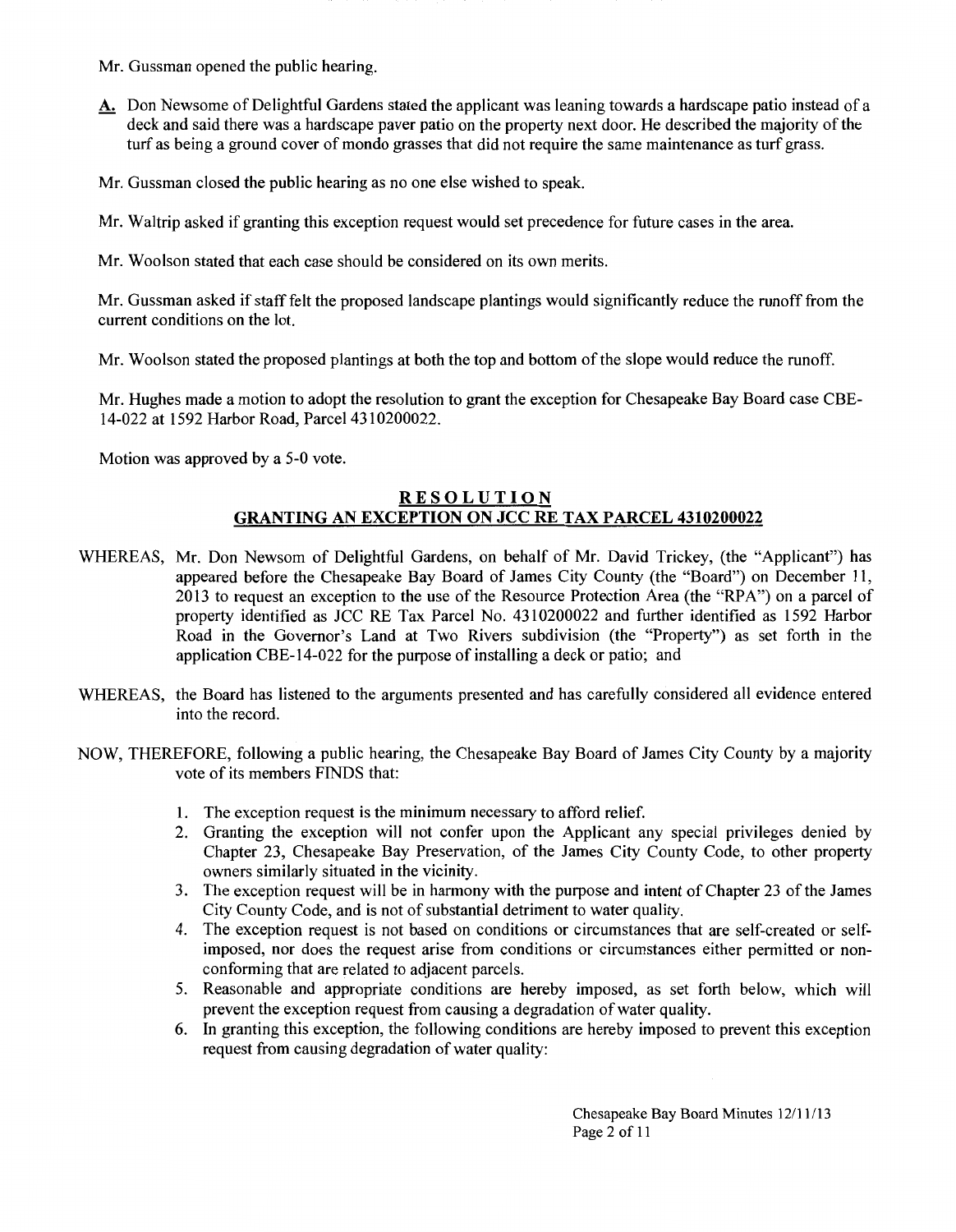- 1) The Applicant must obtain all other necessary federal, state and local permits as required for the project.
- 2) The County must receive the Applicants written copy of approvals from the Governor's Land Foundation prior to starting construction.
- 3) The Applicant shall follow the County's Pervious Paver Block System Guidelines for installation of the walkway paver system.
- 4) Surety of\$1,000 will be required in a form acceptable to the County Attorney's office to guarantee the mitigation plantings.
- 5) The Applicant shall implement the Turf Love (or similar nutrient management plan) program for the remaining turf in the RPA and give a copy of all recommendations to the County.
- 6) This exception request approval shall become null and void if construction has not begun by December 11, 2014.
- 7) Written requests for an extension to an exception shall be submitted to the Engineering and Resource Protection Division no later than six weeks prior to the expiration date.

# 2. CBE-14-045: Seaworld Parks & Entertainment/VHB - Busch Gardens Italy Section

Michael Woolson Senior Watershed Planner presented this case for an exception request submitted by Piotr Swietuchowski of Vanasse Hangen Brustlin, Inc. (VHB) on behalf of SeaWorld Entertainment, for encroachment into the Resource Protection Area (RPA) in the Italy Section of the Busch Gardens amusement park, Parcel 5140100009. The exception request was for approximately 1,580 square feet of encroachment into the landward RPA buffer for installation of an at-grade concrete deck and associated perimeter wall. Mr. Woolson described the current conditions of the site and the proposed construction and mitigation. Staff determined impact to be moderate and recommended approval of the exception request with the conditions outlined in the Resolution to Grant the Exception.

Mr. Apperson asked if all runoff would be directed to the existing BMP.

Mr. Roadley asked if the capacity of the existing BMP was sufficient.

Scott J. Thomas, Director of County Engineering and Resource Protection Division, stated the existing Rhine River BMP had more than adequate capacity to cover this small expansion.

Mr. Hughes asked if Staff was okay with the applicant not saving any of the specimen trees.

Mr. Woolson and Mr. Apperson both agreed the existing beech trees would not survive the construction ofthe deck.

- Mr. Gussman opened the public hearing.
- A. Jonathan Smith, Project Engineer for Busch Gardens stated he was available for questions from the Board but differed to the Mr. Swietuchowski with VHB.

Mr. Apperson asked if there was any treatment of water leaving the Rhine River to the James River and if there was water flowing through all the time. Mr. Roadley asked if the water quality was regularly monitored and Mr. Gussman asked if it ever required dredging.

B. Peter Swietuchowski with VHB said there were no additional BMPs between the Rhine River and the James River and due to its size the Rhine River held the runoff for a longer time during major storm events and

> Chesapeake Bay Board Minutes 12111/13 Page 3 of II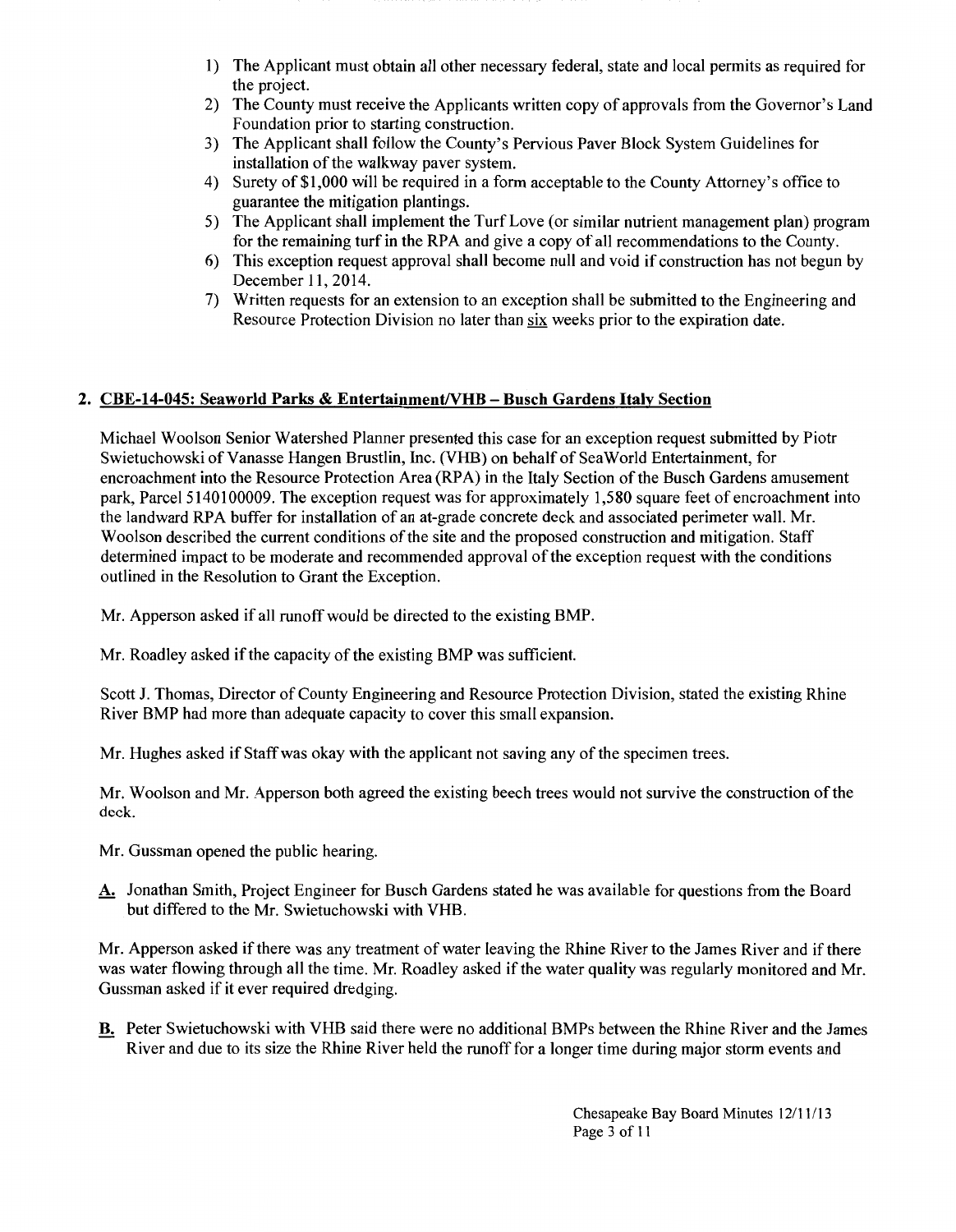very little flowed through during times of drought. He stated that although he was not aware of regular water quality monitoring, it was recently determined that the Rhine River provided about 14 times more water quality storage than is required for the entire park. He stated that permits were being obtained for some maintenance dredging in the upper portion at the beginning of next year.

Mr. Gussman closed the public hearing as no one else wished to speak.

Mr. Apperson made a motion to adopt the resolution to grant the exception for Chesapeake Bay Board case CBE-14-045 for Busch Gardens Italy Section, Parcel 5140100009.

Motion was approved by a 5-0 vote

## **RESOLUTION GRANTING AN EXCEPTION ON JCC RE TAX PARCEL 5140100009**

- WHEREAS, Vanasse Hangen Brustlin, Inc. on behalf of SeaWorld Parks & Entertainment, Busch Gardens Williamsburg, (the "Applicant") has appeared before the Chesapeake Bay Board of James City County (the "Board") on December 11, 2013 to request an exception to the use of the Resource Protection Area (the "RPA") on a parcel of property identified as JCC RE Tax Parcel No. 5140100009 and further identified as 1 Busch Gardens Boulevard (the "Property") as set forth in the application CBE-14-045 for the purpose of constructing an at-grade concrete deck and associated perimeter wall; and
- WHEREAS, the Board has listened to the arguments presented and has carefully considered all evidence entered into the record.
- NOW, THEREFORE, following a public hearing, the Chesapeake Bay Board of James City County by a majority vote of its members FINDS that:
	- 1. The exception request is the minimum necessary to afford relief.
	- 2. Granting the exception will not confer upon the Applicant any special privileges denied by Chapter 23, Chesapeake Bay Preservation, of the James City County Code, to other property owners similarly situated in the vicinity.
	- 3. The exception request will be in harmony with the purpose and intent of Chapter 23 of the James City County Code, and is not of substantial detriment to water quality.
	- 4. The exception request is not based on conditions or circumstances that are self-created or selfimposed, nor does the request arise from conditions or circumstances either permitted or nonconforming that are related to adjacent parcels.
	- 5. Reasonable and appropriate conditions are hereby imposed, as set forth below, which will prevent the exception request from causing a degradation of water quality.
	- 6. In granting this exception, the following conditions are hereby imposed to prevent this exception request from causing degradation of water quality:
		- 1) The applicant must obtain all other necessary federal, state, and local permits as required for the project.
		- 2) Surety of\$2,000 will be required in a form acceptable to the County Attorney's office.
		- 3) This exception request approval shall become null and void if construction has not begun by December 11, 2014
		- 4) Written requests for an extension to an exception shall be submitted to the Engineering and Resource Protection Division no later than six weeks prior to the expiration date.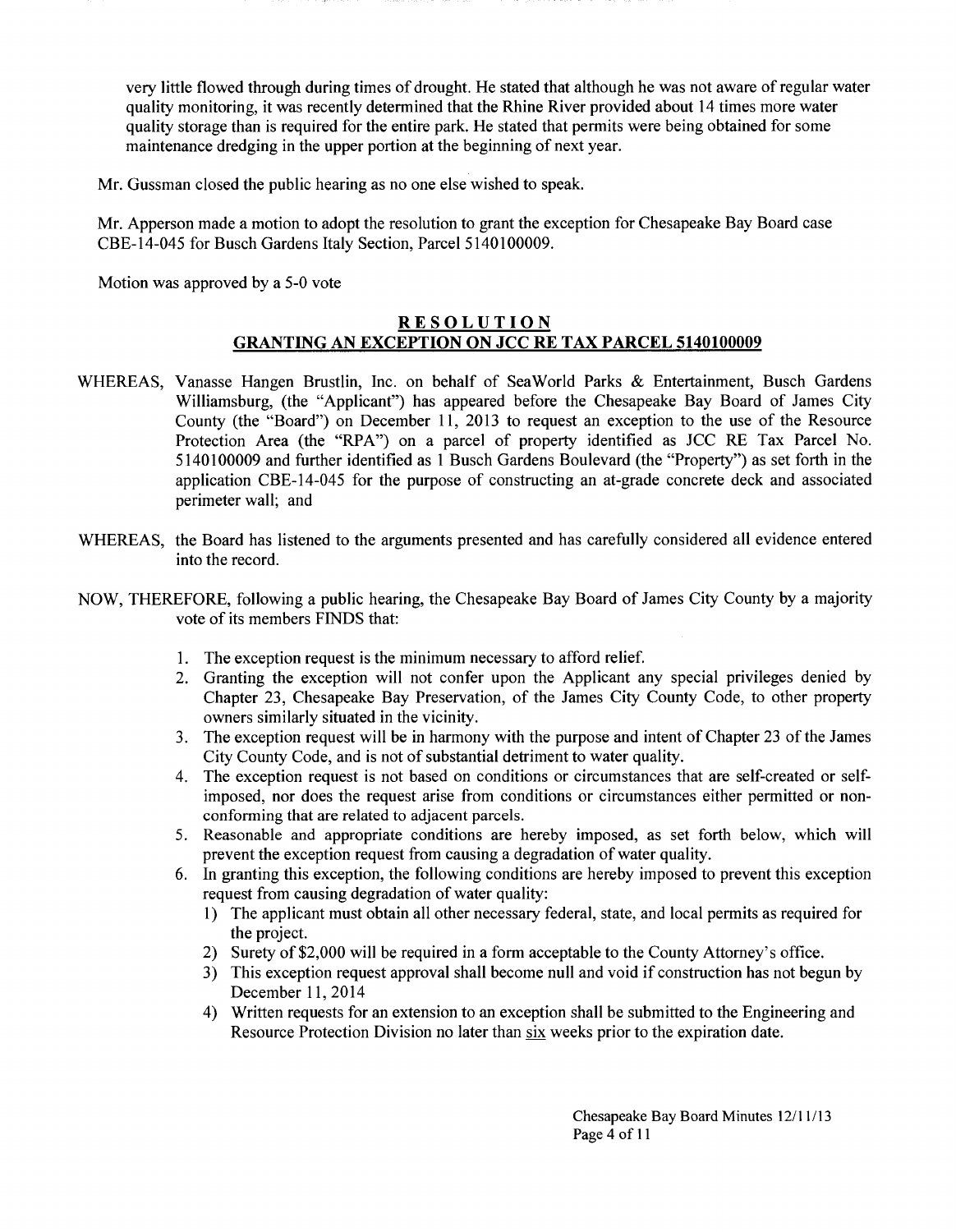# 3. CBE-14-047: Carter- 4123 S. Riverside

Michael Woolson Senior Watershed Planner presented this case for an exception request submitted by Wayne and Sharon Carter, for encroachment into the Resource Protection Area (RPA) on their property at 4I23 S. Riverside Drive in the Chickahominy Haven subdivision, Parcel 1910900011. The exception request was for approximately 400 square feet of encroachment into the landward RPA buffer for installation of a covered porch. Because the structure was proposed in the FEMA floodplain, Staff recommended it be constructed two feet above the base flood elevation and a revised Flood Elevation Certificate be prepared. He described the current conditions of the site, the proposed structure and the required mitigation. Staff determined impacts to be moderate and recommended approval of the exception request with the conditions outlined in the Resolution to Grant the Exception.

Mr. Roadley and Mr. Waltrip asked for clarification on the base flood elevation.

Mr. Woolson stated the base flood elevation is 7.5 ft mean sea level (MSL) in this part of the County and Staff was recommending the porch be constructed at 9.5 ft. MSL.

- Mr. Gussman opened the public hearing.
- A. Mr. Wayne Carter property owner stated the porch would be built on pillars and was agreeable to the required mitigation plantings. He added that he did not get water in the house during hurricane Isabel.

Mr. Gussman closed the public hearing as no one else wished to speak.

Mr. Waltrip made a motion to adopt the resolution to grant the exception for Chesapeake Bay Board case CBE-14-047 at 4123 S Riverside Drive, Parcel 1910900011.

Motion was approved by a 5-0 vote.

# RESOLUTION GRANTING AN EXCEPTION ON JCC RE TAX PARCEL 1910900011

- WHEREAS, Mr. Wayne Carter, (the "Applicant") has appeared before the Chesapeake Bay Board of James City County (the "Board") on December II, 2013 to request an exception to the use of the Resource Protection Area (the "RPA") on a parcel of property identified as JCC RE Tax Parcel No. I91 09000 II and further identified as 4I23 South Riverside Drive in the Chickahominy Haven subdivision (the "Property") as set forth in the application CBE-14-047 for the purpose of installing a covered porch; and
- WHEREAS, the Board has listened to the arguments presented and has carefully considered all evidence entered into the record.
- NOW, THEREFORE, following a public hearing, the Chesapeake Bay Board of James City County by a majority vote of its members FINDS that:
	- 1. The exception request is the minimum necessary to afford relief.
	- 2. Granting the exception will not confer upon the Applicant any special privileges denied by Chapter 23, Chesapeake Bay Preservation, of the James City County Code, to other property owners similarly situated in the vicinity.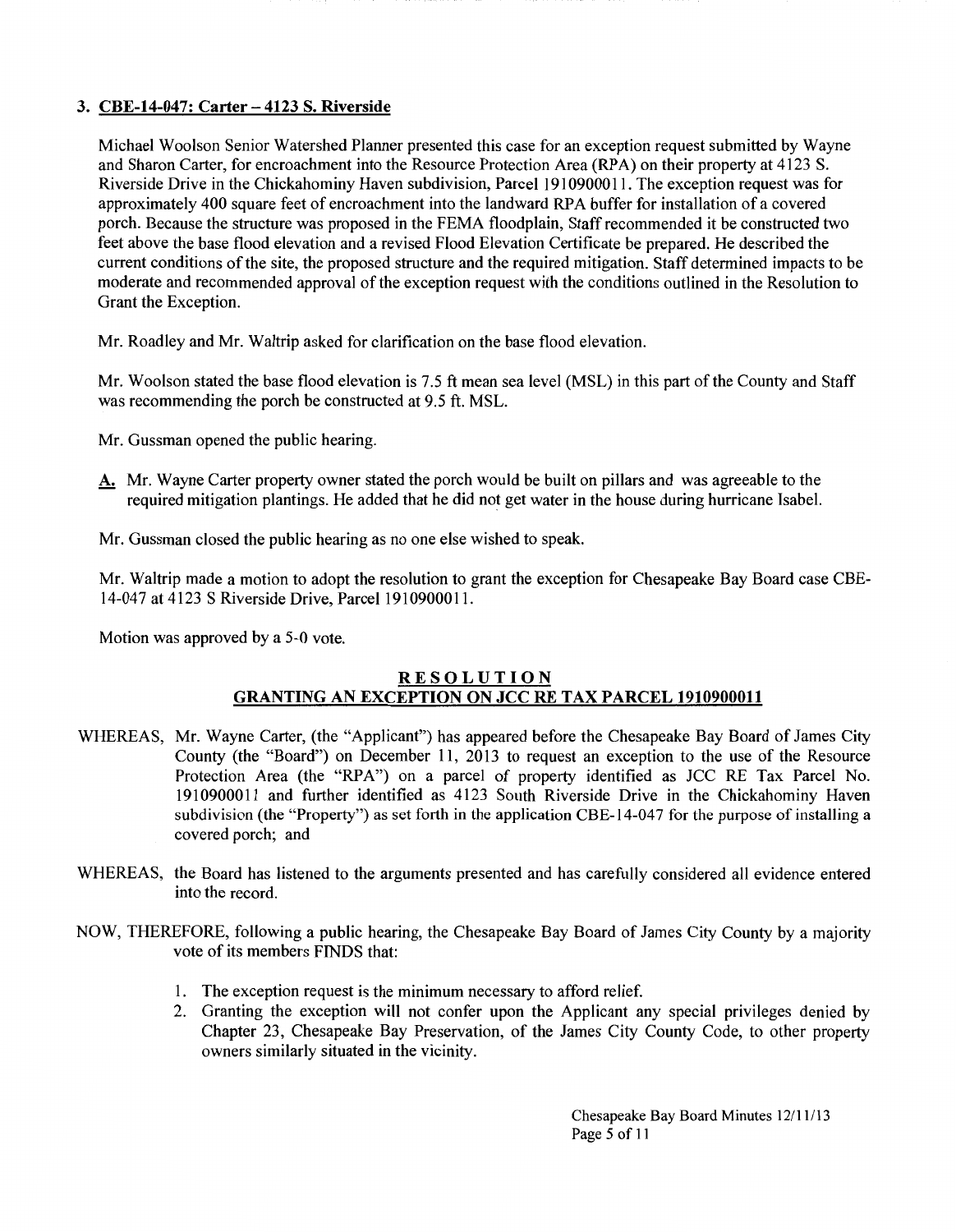- 3. The exception request will be in harmony with the purpose and intent of Chapter 23 of the James City County Code, and is not of substantial detriment to water quality.
- 4. The exception request is not based on conditions or circumstances that are self-created or selfimposed, nor does the request arise from conditions or circumstances either permitted or nonconforming that are related to adjacent parcels.
- 5. Reasonable and appropriate conditions are hereby imposed, as set forth below, which will prevent the exception request from causing a degradation of water quality.
- 6. In granting this exception, the following conditions are hereby imposed to prevent this exception request from causing degradation of water quality:
	- I) The Applicant must obtain all other necessary federal, state and local permits as required for the project.
	- 2) Surety of\$250 will be held in escrow by the Engineering and Resource Protection Division to guarantee the mitigation plantings and conditions #3 and #4 below.
	- 3) The Applicant shall build a new structure at an elevation of 9.5 ft MSL.
	- 4) The Applicant shall have a revised/updated Flood Elevation Certificate prepared and submitted to James City County.
	- 5) This exception request approval shall become null and void if construction has not begun by December 11, 2014.
	- 6) Written requests for an extension to an exception shall be submitted to the Engineering and Resource Protection Division no later than six weeks prior to the expiration date.

# **4. CBE-14-051: Greenfield Partners/Kerr Environmental- Stonehouse Landbay 3**

Michael Woolson Senior Watershed Planner presented this case for an exception request submitted by Kerr Environmental on behalf of Greenfield Partners for encroachment into the Resource Protection Area (RP A) for the Stonehouse Land Bay 3 subdivision, County plan #S-0048-2008 on Fieldstone Parkway and Mill Pond Run in the Stonehouse District, Parcels: 0440100029, 0440200002, 0440100033 and 0530100017. The exception request was for approximately 24,004 square feet of permanent encroachment and 16,266 square feet of temporary encroachment into the RPA buffer for installation of a gravity sanitary sewer trunk line and permanent maintenance easement. Mr. Woolson described the current conditions and proposed impacts and advised the Board that they had previously granted this exception in 2009 but the construction was never started. He explained that nothing had changed from the 2009 exception request except changes to the mitigation requirements. Staff determined impact to be moderate and recommended approval of the exception request with conditions outlined in the Resolution to Grant the Exception.

Mr. Hughes stated that condition 8 requiring replacement of damages did not specify underground utilities.

Mr. Woolson stated the condition listed "All improvements" but could be modified to specify the underground utilities at the Board's request.

Mr. Roadley asked if this condition was enforceable through the Board Resolution.

All Board members agreed the language "All improvements" was acceptable but advised Staff to seek guidance from the County Attorneys regarding the enforceability of this condition.

Mr. Gussman opened the public hearing.

A. Mr. Mike Randall, a resident of Stonehouse asked for an explanation on the change to the mitigation requirements and impacts. He also was concerned with the possible impacts to the irrigation system during construction and asked if ongoing repairs could be required.

> Chesapeake Bay Board Minutes 12/11/13 Page 6 of 11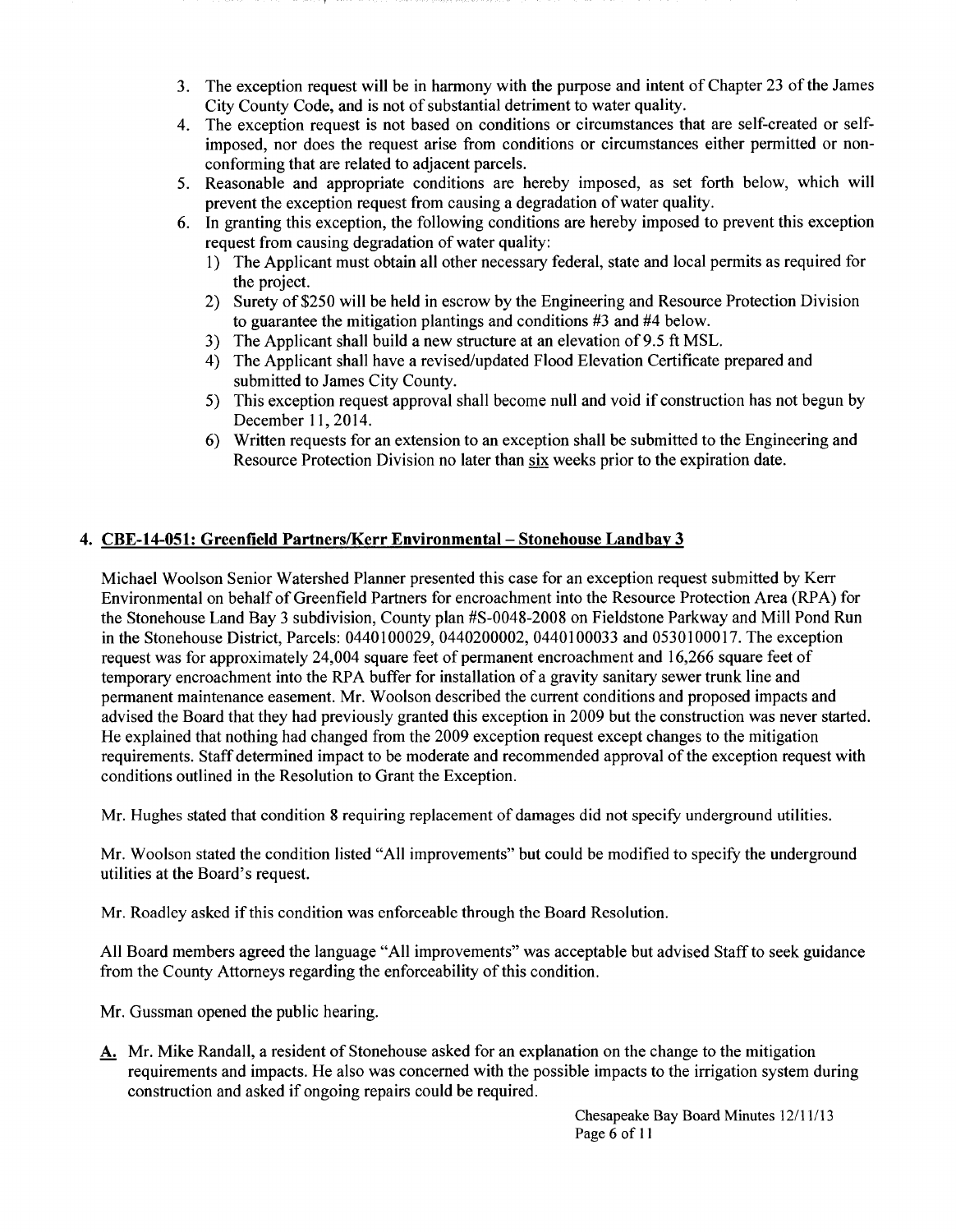Mr. Woolson explained the offsite mitigation was changed because in the years since the original exception was granted, the area had re-vegetated. He was not sure that the County could require ongoing replacement of irrigation lines.

The Board asked staff to relay the irrigation line concern to the applicant and to also seek legal guidance for enforcing such a condition.

Mr. Gussman closed the public hearing as no one else wished to speak.

Mr. Waltrip felt it was a good plan and the applicant had addressed the mitigation concerns.

Mr. Roadley made a motion to adopt the resolution to grant the exception for Chesapeake Bay Board case CBE-14-051 for the Stonehouse Land Bay 3 subdivision, Parcels: 0440100029, 0440200002, 0440100033 and 0530100017.

Motion was approved by a 5-0 vote.

## RESOLUTION GRANTING AN EXCEPTION ON JCC RE TAX PARCELS 0440100029, 0440200002, 0440100033, and 0530100017

- WHEREAS, Kerr Environmental on behalf of Greenfield Partners, LLC, (the "Applicant") has appeared before the Chesapeake Bay Board of James City County (the "Board") on December 11, 2013 to request an exception to the use of the Resource Protection Area (the "RPA") on parcels of property identified as JCC RE Tax Parcels 0440100029, 0440200002, 0440100033, 0530100017 and further identified as 9235, 9340 and 9315 Fieldstone Parkway and 9683 Mill Pont Run in the Stonehouse subdivision (the "Property") as set forth in the application CBE-14-051 for the installation of a gravity sanitary sewer and permanent maintenance easement; and
- WHEREAS, the Board has listened to the arguments presented and has carefully considered all evidence entered into the record.
- NOW, THEREFORE, following a public hearing, the Chesapeake Bay Board of James City County by a majority vote of its members FINDS that:
	- 1. The exception request is the minimum necessary to afford relief.
	- 2. Granting the exception will not confer upon the Applicant any special privileges denied by Chapter 23, Chesapeake Bay Preservation, of the James City County Code, to other property owners similarly situated in the vicinity.
	- 3. The exception request will be in harmony with the purpose and intent of Chapter 23 of the James City County Code, and is not of substantial detriment to water quality.
	- 4. The exception request is not based on conditions or circumstances that are self-created or selfimposed, nor does the request arise from conditions or circumstances either permitted or nonconforming that are related to adjacent parcels.
	- 5. Reasonable and appropriate conditions are hereby imposed, as set forth below, which will prevent the exception request from causing a degradation of water quality.
	- 6. In granting this exception, the following conditions are hereby imposed to prevent this exception request from causing degradation of water quality:
		- 1) The applicant must obtain all other necessary federal, state, and local permits as required for the project.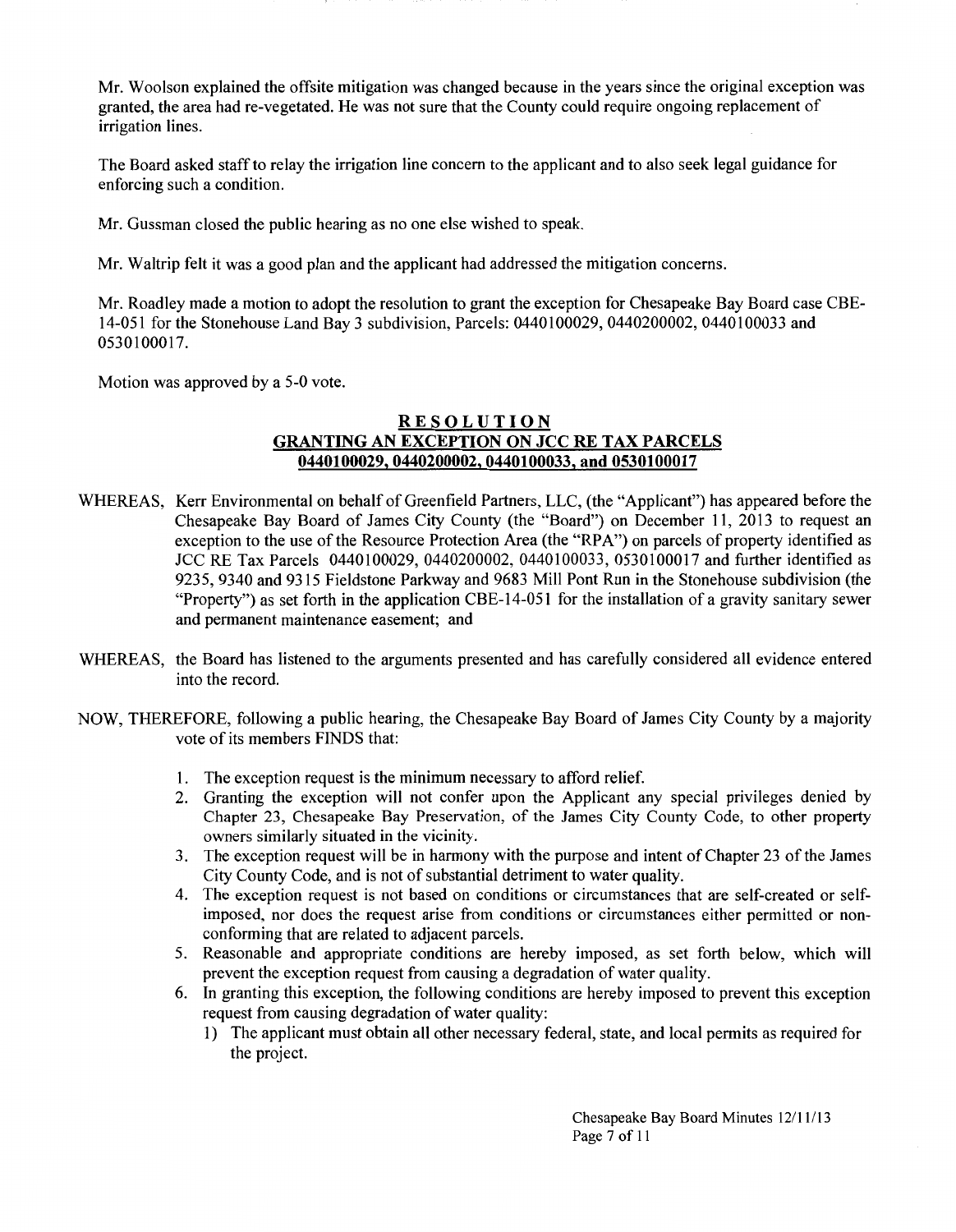- 2) Full implementation of the approved plan of development, County Plan No S-0048-2008.
- 3) Replanting of the temporary construction easement (16,266 sqft).
- 4) Surety of\$5,000 will be required in a form acceptable to the County Attorney's office to guarantee the replanting.
- 5) Preserve  $14,810$  sqft of non-RPA in Land Bay 3. This area shall be placed within a conservation easement and dedicated to James City County.
- 6) Payment of\$8,734.70 into the County established Chesapeake Bay Mitigation Fund.
- 7) Signed letters of permission shall be submitted to the Engineering and Resource Protection Division for all offsite property owners affected by this proposal prior to work commencing. This includes 2J Investments and Stonehouse HOA.
- 8) All improvements on the Stonehouse HOA property that are damaged by the installation of the sanitary sewer line shall be replaced, including landscape materials, fencing and sidewalk/trail.
- 9) This exception request approval shall become null and void if construction has not begun by December 11, 2014.
- 1 0) Written requests for an extension to an exception shall be submitted to the Engineering and Resource Protection Division no later than six weeks prior to the expiration date.

# 5. CBE-14-059: Nuzzo/Mid-Atlantic/Water's Edge- 7600 Uncle's Neck

Michael Woolson Senior Watershed Planner presented this case for an exception request submitted by Richard and Myra Nuzzo, for encroachment into the Resource Protection Area (RPA) on their property at 7600 Uncle's Neck Road in the River's Bend at Uncle's Neck subdivision, Parcel 2010200025. The exception request was for approximately 3,000 square feet of encroachment into the RPA buffer for grading and bank stabilization. The project will eliminate a steep, eroding and unstable slope adjacent to the Chickahominy River. Mr. Woolson then described the current conditions and the proposed project and mitigation. He advised the Board that this project was adjacent to a revetment project approved by both the Wetlands and Chesapeake Bay Boards in 2010. Staff determined impacts to be severe for the proposed development and recommended that approval of the exception request require the conditions outlined in the Resolution to Grant the Exception.

Mr. Waltrip asked if this was a continuation of the project on the adjacent property.

Mr. Hughes stated a re-grading project on this lot was previously approved by this Board with the project on the adjacent property. The current proposal, submitted by the new owner, was for a 4 foot wide bench at the bottom toe of the slope instead of the riprap and was less invasive.

Mr. Woolson said that was generally correct and other than the riprap revetment it would tie into the adjacent property.

Mr. Gussman was concerned with the survivability of the proposed *spartina patens.* He also believed there might be impact from the wave action in this area.

Mr. Woolson stated the surety was required to guarantee survival of the mitigation plantings.

- Mr. Gussman opened the public hearing.
- A. Daniel Winall, Water's Edge Construction, contractor for the project stated the shoreline contained cypress knees that helped dissipate the wave energy and there was not a lot of scouring except what was caused by boat wake or a major storm event.

Chesapeake Bay Board Minutes 12/11/13 Page 8 of 11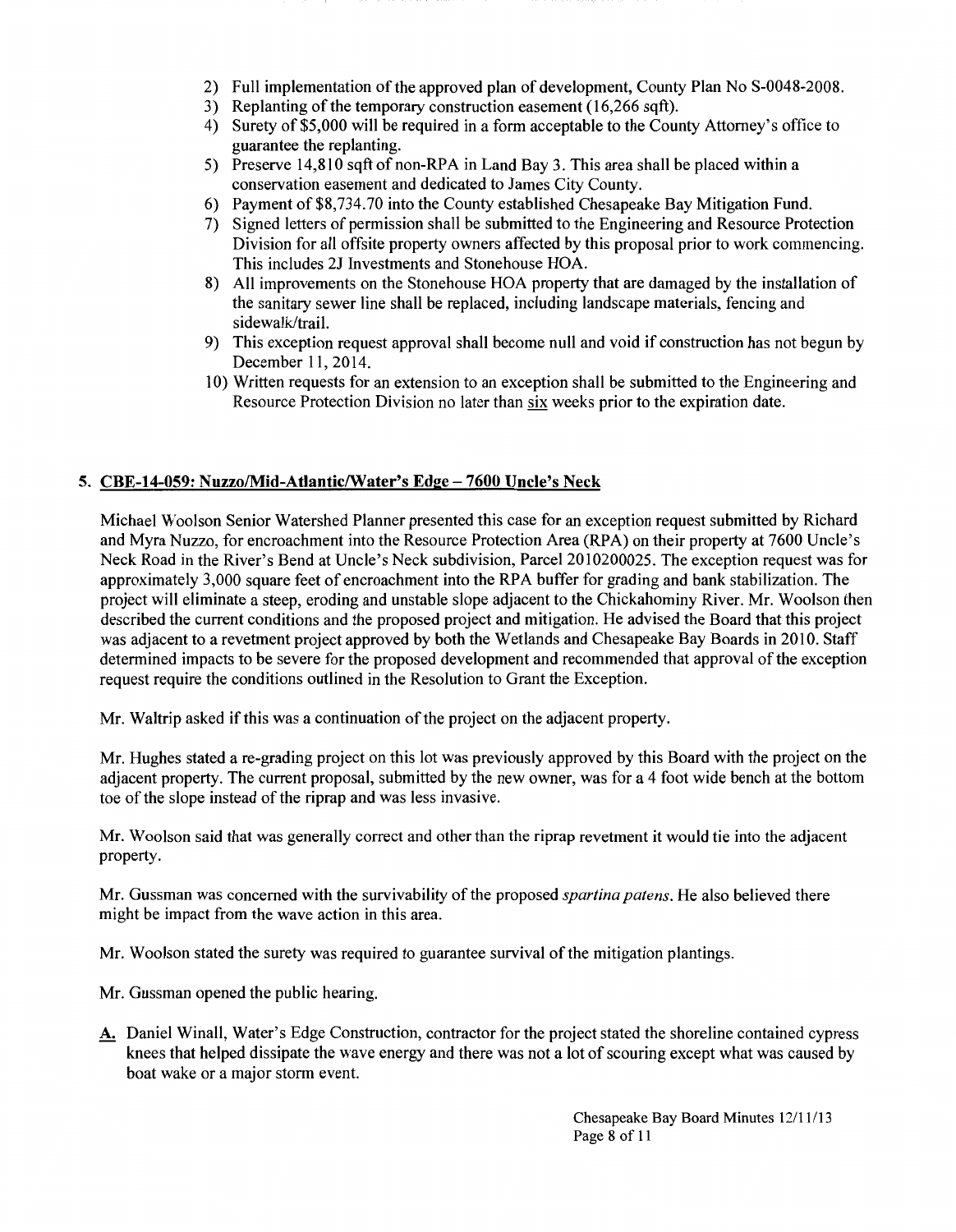Mr. Waltrip asked what would be done with the excess material from grading the slope.

A. Mr. Winall stated most of it would be hauled off site but some would be used in the construction of the home but would not impact the RPA.

Mr. Roadley advised that a Joint Permit Application (JPA) would need to be submitted to the Virginia Marine Resource (VMRC) for the beach and dune impact.

Mr. Gussman closed the public hearing as no one else wished to speak.

Mr. Roadley stated that although this type of project impacted the RPA, it reduced the nutrient load into the Bay by stopping the shoreline erosion.

Mr. Hughes made a motion to adopt the resolution to grant the exception for Chesapeake Bay Board case CBE-14-052 at 7600 Uncle's Neck Road, Parcel 2010200025.

Motion was approved by a 5-0 vote.

# RESOLUTION GRANTING AN EXCEPTION ON JCC RE TAX PARCEL 2010200025

- WHEREAS, Mr. Daniel Winall of Water's Edge Construction on behalf of Richard and Myra Nuzzo, (the "Applicants") appeared before the Chesapeake Bay Board of James City County (the "Board") on December 11, 2013 to request an exception to the use of the Resource Protection Area (the "RPA") on a parcel of property identified as JCC RE Tax Parcel No. 2010200025 and further identified as 7600 Uncle's Neck Road in the Uncle's Neck subdivision (the "Property") as set forth in the application CBE-14-052 for the purpose of stabilizing a severely eroding bank; and
- WHEREAS, the Board has listened to the arguments presented and has carefully considered all evidence entered into the record.
- NOW, THEREFORE, following a public hearing, the Chesapeake Bay Board of James City County by a majority vote of its members FINDS that:
	- 1. The exception request is the minimum necessary to afford relief.
	- 2. Granting the exception will not confer upon the Applicant any special privileges denied by Chapter 23, Chesapeake Bay Preservation, of the James City County Code, to other property owners similarly situated in the vicinity.
	- 3. The exception request will be in harmony with the purpose and intent of Chapter 23 of the James City County Code, and is not of substantial detriment to water quality.
	- 4. The exception request is not based on conditions or circumstances that are self-created or selfimposed, nor does the request arise from conditions or circumstances either permitted or nonconforming that are related to adjacent parcels.
	- 5. Reasonable and appropriate conditions are hereby imposed, as set forth below, which will prevent the exception request from causing a degradation of water quality.
	- 6. In granting this exception, the following conditions are hereby imposed to prevent this exception request from causing degradation of water quality:
		- 1) The Applicants must obtain all other necessary federal, state and local permits as required for the project.
		- 2) Surety of\$5,000 will be required in a form acceptable to the County Attorney's office to guarantee planting mitigation.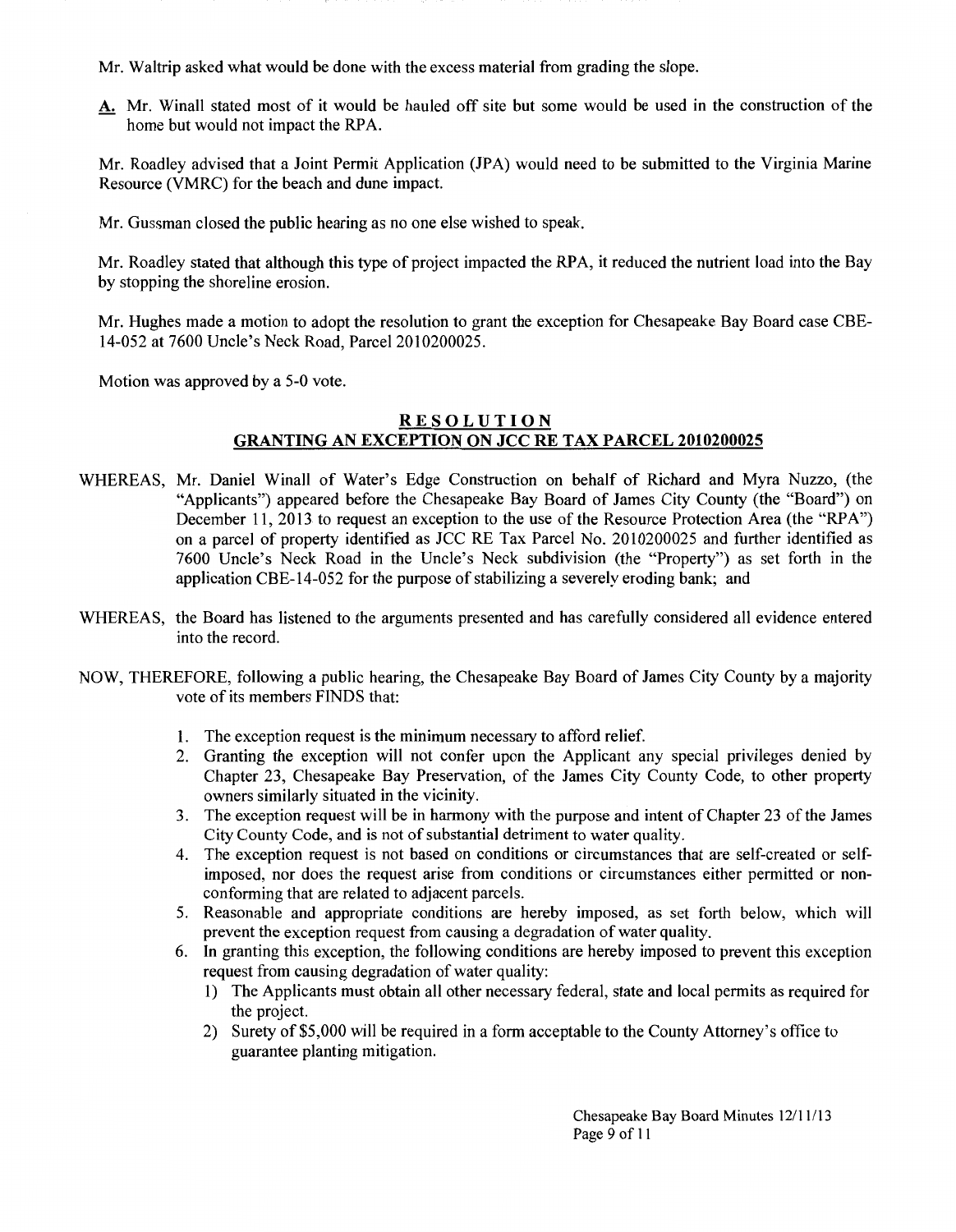- 3) A land disturbing permit and Virginia Stormwater Management Permit (VSMP) are required and proof of the VSMP permit must be submitted to the Engineering and Resource Protection Division prior to construction.
- 4) A pre-construction meeting shall be held on-site with the contractor prior to construction.
- 5) This exception request approval shall become null and void if construction has not begun by December 11, 2014.
- 6) Written requests for an extension to an exception shall be submitted to the Engineering and Resource Protection Division no later than six weeks prior to the expiration date.

## **6. CBE-14-059: Hartney/Oison Fine Home Building -160 Broadmoor**

Michael Woolson Senior Watershed Planner presented this case for an exception request submitted by Ardis and James Hartney, for encroachment into the Resource Protection Area (RPA) on their property at 160 Broadmoor in the Ford's Colony subdivision, Parcel 3720700057. The exception request was for approximately 150 square feet of encroachment into the RPA buffer for the construction of retaining walls. A previous exception for the home, patio and one retaining wall was approved by the Chesapeake Bay Board in November of 2012. The house and patio were constructed. This exception was for constructing the previously approved retaining wall further into the seaward RPA buffer and installing two smaller walls in the landward buffer. The mitigation requirements were adjusted requiring an additional planting unit. Staff determined impact to be slight and recommended approval of the exception request with conditions outlined in the Resolution to Grant the Exception.

Mr. Roadley asked for clarification on the change in location of the proposed larger retaining wall and how it changed the mitigation plan for the original approval.

Mr. Woolson displayed the original and current plans for comparison.

- Mr. Gussman opened the public hearing.
- Mr. Waltrip asked the height of the proposed wall.
- A. Mr. Aaron Williams, Williams Landscape and Design responded that the height of the wall would be 30 inches. He stated the objective for moving the wall was to reduce erosion and added that the wall would be constructed in an area that was already cleared.
- Mr. Gussman closed the public hearing as no one else wished to speak.
- Mr. Waltrip stated that moving the wall made a more desirable and usable yard.

Mr. Roadley commented that the original approval required replanting in the area of the RPA that was now going to contain a turf yard.

Mr. Waltrip made a motion to adopt the resolution to grant the exception for Chesapeake Bay Board case CBE-14-059 at 160 Broadmoor, Parcel3720700057.

The motion was approved by a 4-1 vote: Aye (Waltrip, Apperson, Hughes, Gussman) Nay (Roadley)

> Chesapeake Bay Board Minutes 12/11/13 Page 10 of 11